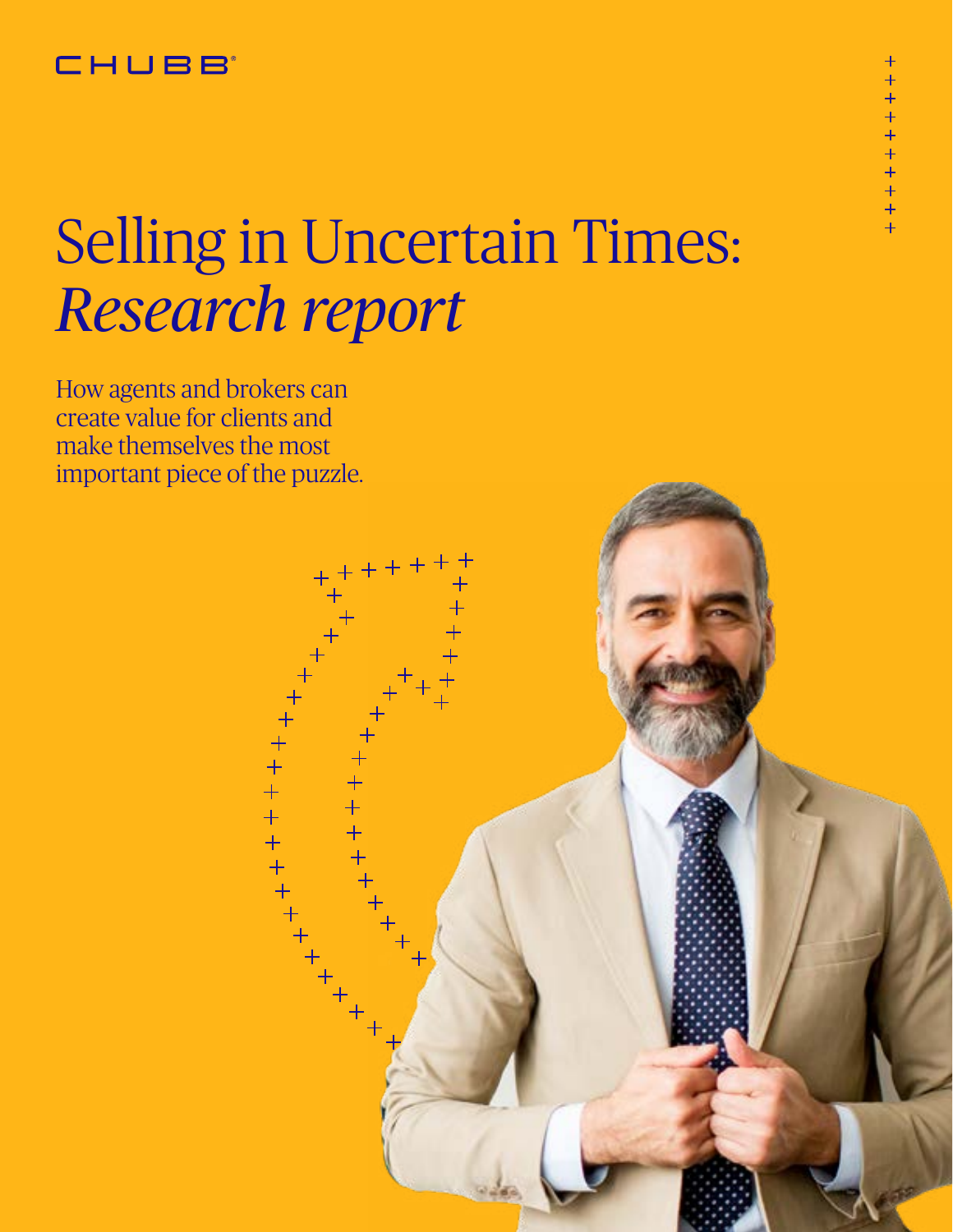## **Contents**

| Creating value in an uncertain market        | p3              |
|----------------------------------------------|-----------------|
| Introducing value-added selling              | p4              |
| Key findings from our global survey          | p <sub>5</sub>  |
| Chapter 1. Value: The secret weapon          | $\overline{D6}$ |
| Chapter 2. Seeing from clients' perspectives | plO             |
| Chapter 3. Presenting with purpose           | p14             |
| Chapter 4. Thinking beyond the sale          | p18             |
| Putting it all together                      | p22             |
| About the research                           |                 |

| .             |  |
|---------------|--|
| + + + + + +   |  |
| $+ + + + + +$ |  |
| $+ + + + + +$ |  |
| + + + + + +   |  |
| $+ + + + + +$ |  |

# Creating value in *an uncertain* market

**Produced in partnership with Paul Reilly**  Meet Paul Reilly, President of Reilly Training — a leading research and training firm with nearly four decades of experience specializing in **value-added selling tactics** and **techniques.** 

**He is both a sales training specialist** and **author of the books Value-Added Selling** and **Selling Through Tough Times.**

From concerns about the ongoing impact of the COVID-19 pandemic, to global political and economic instability, businesses and individuals are focused on the necessities, with cost a key driver of purchasing decisions.

'Hoarding' resources for a rainy day is a natural response to uncertainty. And at the same time, clients have more choice than ever before, with new technologies disrupting traditional models, and insurance being commoditized and squeezed into more affordable, one-size-fits-all packages.



|   | Agents and brokers need to overcome these                                                                                                                                                                         |                     |
|---|-------------------------------------------------------------------------------------------------------------------------------------------------------------------------------------------------------------------|---------------------|
|   | challenges. And to do that, they need to convince                                                                                                                                                                 | $\,+\,$             |
|   | clients that their needs aren't generic, and that a                                                                                                                                                               | $^+$<br>$^{+}$      |
|   | bespoke, personalized solution isn't just necessary                                                                                                                                                               | $^+$                |
|   | $-$ but truly valuable.                                                                                                                                                                                           | $\,+\,$<br>$\,+\,$  |
|   | This is Selling in Uncertain Times. We created this<br>report to offer insights that will help agents and<br>brokers more effectively manage challenging sales<br>negotiations – and move the conversation beyond | $^+$<br>┿<br>$^{+}$ |
| d | price to focus on value.                                                                                                                                                                                          |                     |

| $+ + + + + +$ |  |
|---------------|--|
| + + + + + +   |  |
| + + + + + +   |  |
| $+ + + + + +$ |  |
| + + + + + +   |  |
| + + + + + +   |  |

The challenges that agents and brokers face have changed. Rapid digitization, competition from direct carriers and insurtech players, economic instability and a hardening market — these factors have created an environment where clients have more choice and less desire to spend.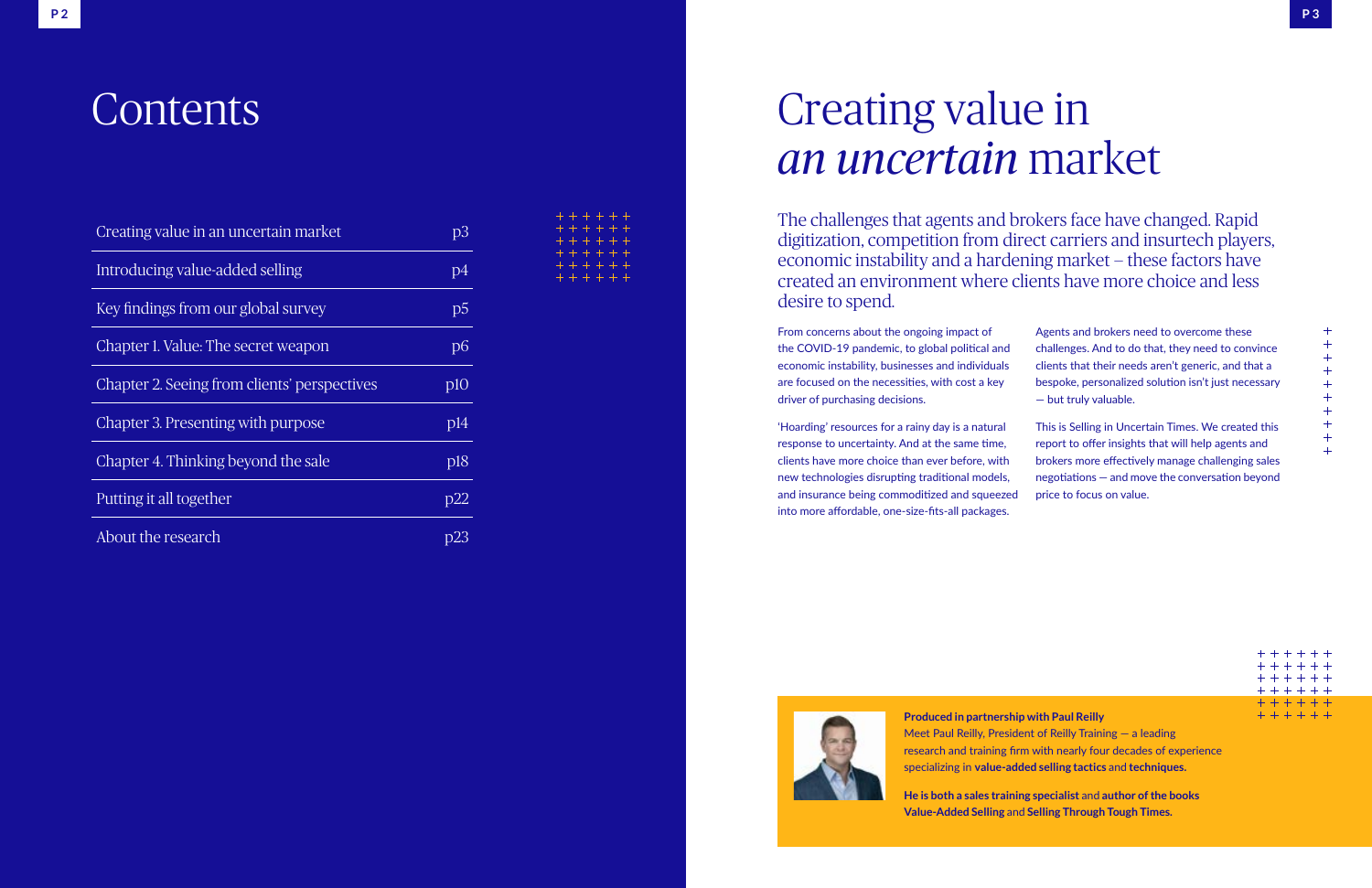# Introducing *value-added selling*

To provide value, agents and brokers need to understand what value means to clients. To help illustrate that, the value-added selling process can be broken down into four key components.

> Value: the secret weapon The power of value comes from the simple fact that it's so personal. Defined by the circumstances, challenges, and even emotions of each client, understanding what clients value helps agents and brokers set themselves up to succeed in both good times and challenging ones.

01

Seeing from clients' perspectives

It's never enough to simply provide clients with a one-size-fits-all insurance package that may not take their unique needs into consideration, particularly in an uncertain market environment. Asking the right questions, and thinking as clients do, helps agents and brokers develop value-added solutions which transcend cost and deliver tangible benefits.

02

#### Presenting with purpose

47% of respondents said their greatest concerns were related to the COVID-19 pandemic, followed by 43% citing economic uncertainty.

Every salesperson knows the value of a great presentation. But showcasing a value-added solution in an impactful way requires more than persuasion. It requires the right techniques to help sell a complete package, instead of just a policy.

03

#### Thinking beyond the sale

48% Despite everything, 48% said they were optimistic, with less than a quarter saying they were worried or uncertain about the immediate future. As individuals and businesses look to bounce back from the COVID-19 pandemic, there's an opportunity to add more value than ever. Because insurance solutions can help give them the confidence to seize new opportunities.

 $52\%$  More than half of all and good communic and good communic characteristics they This reflects their desire to also shows that staying in

Last but not least, clients expect that value doesn't disappear after a sale's been made. Value reinforcement is one of the strongest tools in an agent or broker's arsenal, helping them to retain business even in the face of increasing competition.

04

# Key findings from *our global survey*

To add extra context to the value-added selling techniques outlined in this report in 2021, Chubb conducted a global survey of businesses and consumers, to find out what their main concerns and needs are in today's uncertain market conditions. The results show that while the market is challenging, there's still plenty of room for optimism.

During times of change, it's more important than ever to move the conversation beyond price, extending clients' vision beyond the problems of today and towards

| respondents said that trustworthiness                      | ┭<br>$+$          |
|------------------------------------------------------------|-------------------|
| cation were the two most important                         | $\,$              |
| looked for in agents or brokers                            | $\pm$<br>$^{+}$   |
| have reliable advice to hand in uncertain times. And it    | $\,+\,$<br>$^{+}$ |
| touch with them is as critical as the advice they receive. | $+$               |
|                                                            | $\div$            |

 $95\%$  of respondents said they'd be willing to pay more for insurance if the net value they received was greater than the

value in the longer term.

premium paid.

Value is everything when it comes to finding solutions for clients. But to use this to their advantage, agents and brokers need to understand what their clients value when it comes to insurance.

Above all, agents and brokers must be genuine and straightforward with their client. Provide professional guidance and practical insurance solutions that can help the client effectively manage its risks and exposures.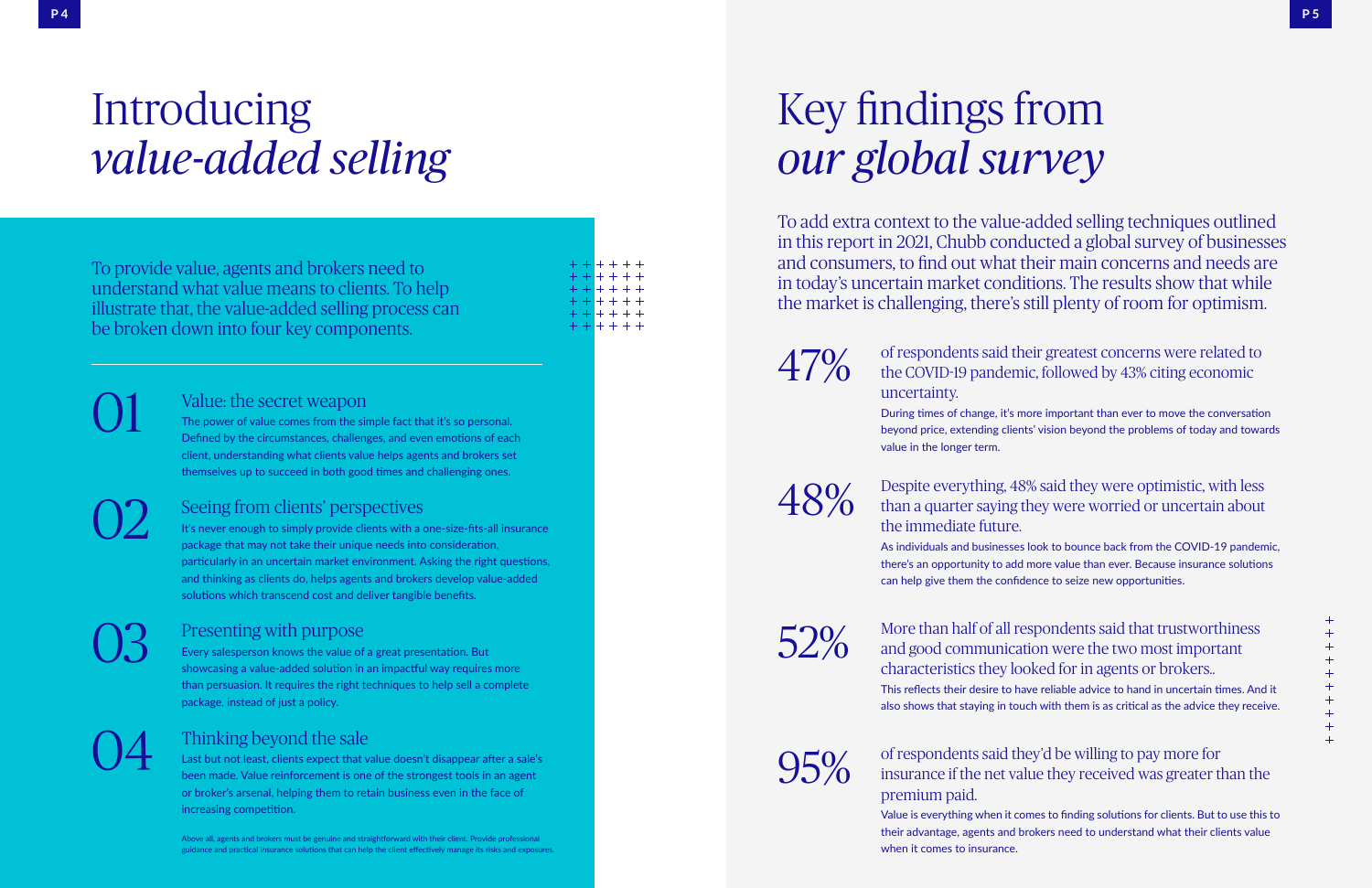# Value: *The secret weapon*

#### CHAPTER 1

A solution doesn't create value until the client determines that it does. And because value is so personal, this process isn't always rational, with emotions and perceptions playing a significant role.

But, when understood and leveraged, value can be a bigger driving factor in clients' purchasing decisions than price. This is critical in today's uncertain market, with more price-sensitive clients who have greater difficulty differentiating between solutions that seem similar, from their point of view.



No matter the market, clients always want value. And it's crucial to keep in mind that the value they're looking for is personal, and often based around specific outcomes that they want to see.



Clients' perception of value is also heavily influenced by the environments they find themselves in. In an uncertain environment, their definition of value can evolve, and it's up to agents and brokers to understand how and why it's happening.

#### How has uncertainty affected respondents?

92%

are more price-sensitive than before the pandemic.

And with increased price-sensitivity comes a greater need for insurance to deliver value and impact that goes beyond coverage.

## 84%

spend more time comparing prices. It's important to steer clients away from their focus on price, and offer **valuable** information alongside solutions that fit their needs.

## 92%

are open to speaking to advisors to reduce uncertainty.

They're willing to have more conversations, which can provide new opportunities to present value.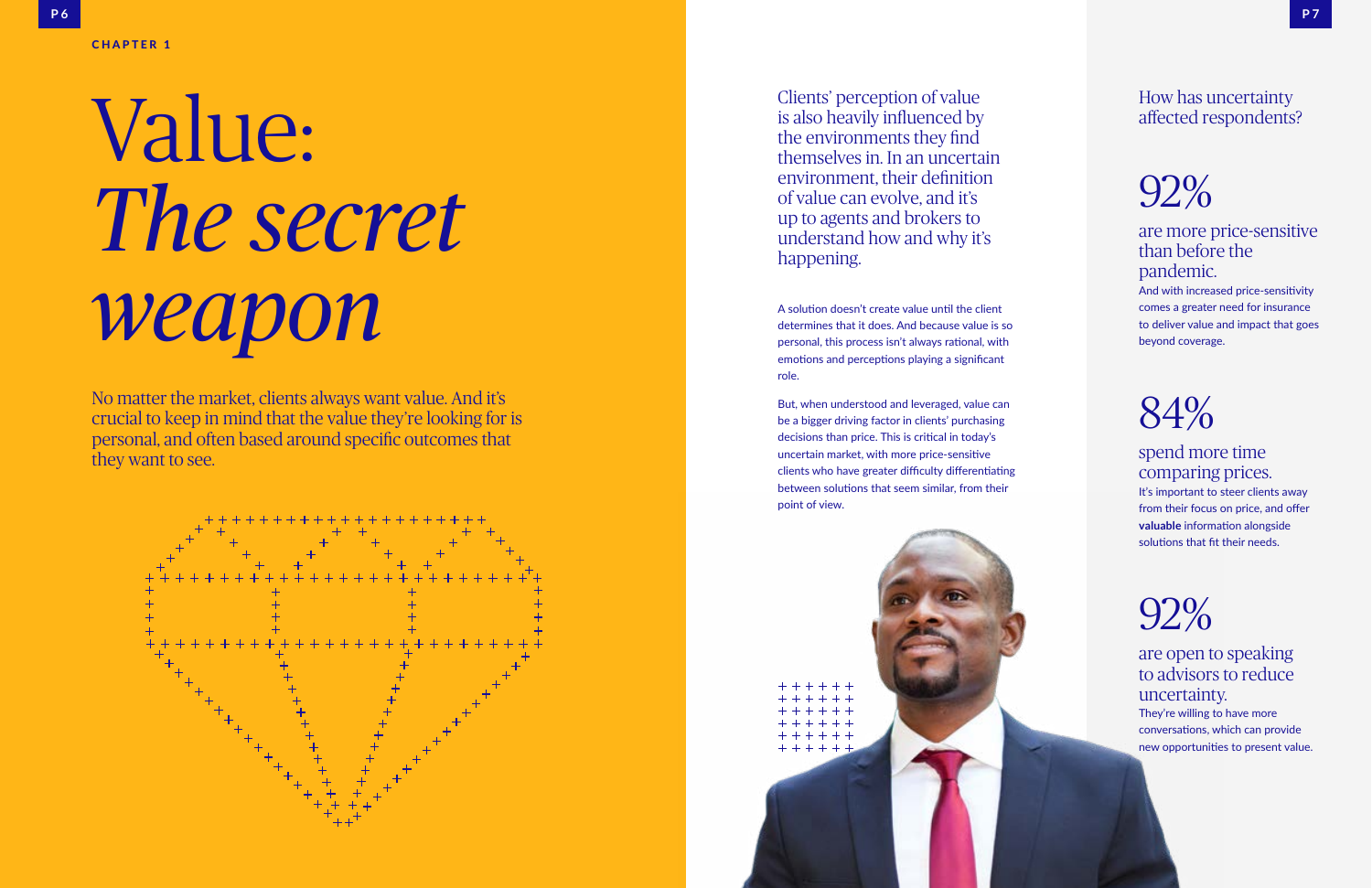### Every client defines value differently.

In the formula, the four factors that determine Value are Price, Cost, Utility, and Impact:

But understanding this value formula helps to reveal each individual client's understanding of value, which gives agents and brokers a strong platform to dig deeper into their wants and needs. So how does it work?

In essence, value is a delicate balancing act, where benefits need to either cancel out, or ideally overcome, drawbacks like sacrificing time or money. The more the client gains, the greater the value.

# The Value *Formula*

+ + + + + +

is straightforward and concrete. It's the premium or rate that clients pay for the insurance solution, and it's often the main barrier to overcome.

Where other parts of the value formula are relatively fixed, impact is where agents and brokers can bring more to the table, so with each opportunity it's important to ask: **"How does experiencing my solution affect this client?"** 

Answering this question starts to define the impact of each solution. That could include peace of mind, risk mitigation, enhanced protection, increased profitability and cash flow, or increased satisfaction and a deeper, more profound working relationship.





#### Price

### Cost

can be defined as anything the client has to sacrifice, like time, money, or interruptions to normal business operations. Agents and brokers can help by reducing the cost with the experience and solutions they provide.

#### **Utility**

is the basic function of what a product or service does. The core utility of insurance is coverage in the event of a loss. Like price, utility is straightforward and concrete. But it's also the most commoditized aspect of any solution, and therefore one of the hardest to differentiate.

#### Impact

is where value-added solutions really shine. It's broadly defined as: how a client experiences a solution. For example, buying cyber insurance to protect against loss after a cyberattack is the solution's utility. But the business owner's peace of mind knowing they're covered  $-$  regardless of whether they ever make a claim  $-$  is the greater impact.

#### **Value** = Price + Cost + Utility + Impact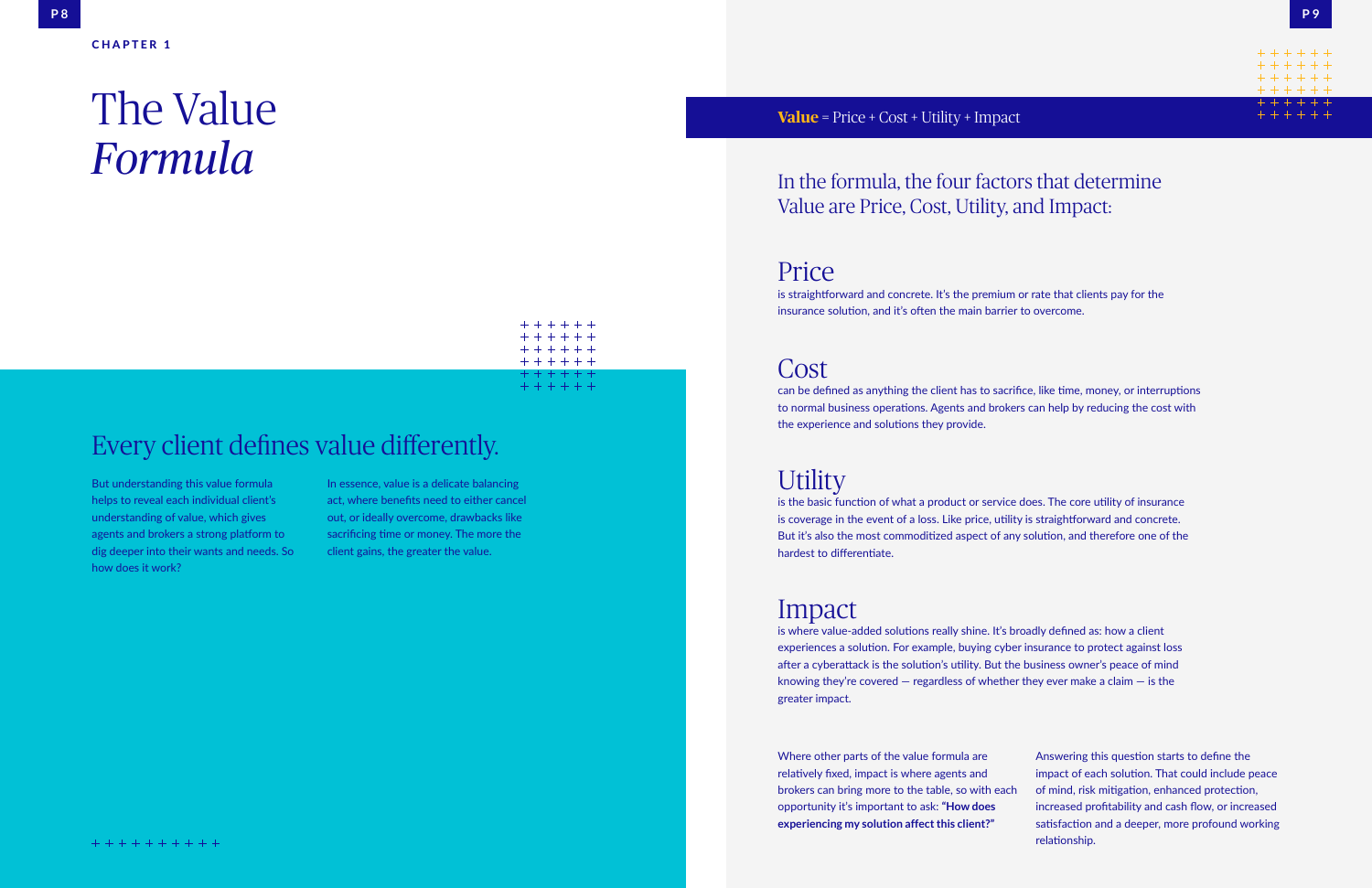# Seeing from *clients' perspectives*

The client ultimately defines value. To fully understand what drives their decisions, their agent or broker needs to see the world as they do. This empathy is the key to understanding clients.



#### Hoarding

is when clients tighten their grip on finite resources, like cash. It's no surprise that in tough times, organizations look to cut costs and reduce spending.

#### Herding

is the tendency of clients to 'follow the herd' and take the same actions that they see others taking, even if those changes aren't necessarily right for their needs.

| + + + + + +   |
|---------------|
| + + + + + +   |
| + + + + + +   |
| + + + + + +   |
| $+ + + + + +$ |
| + + + + + +   |

#### In hard markets, uncertainty drives clients' decision making.

Of all the emotions that factor into a purchase, concerns about what comes next are the most powerful. Thoughts and fears over a potential loss are what drive insurance purchases in the first place, but when clients face heightened levels of uncertainty, they often look to stabilize their environment through one of two responses hoarding or herding.

#### Different people, different perspectives

# 97%

#### of respondents said they wanted their agent/ broker to empathize with them.

They actively want agents and brokers to see problems from their point of view, and tackle them from that perspective.

# 94%

said they'd pay more for insurance if someone proactively assessed their vulnerability.

This, coupled with recommendations on how to avoid losses, are unique aspects of the overall solution for each client.

# 57%

said they wanted expert advice with customized options when buying insurance.

To understand what advice to offer and which options to prepare in advance, agents and brokers must put themselves in their clients' shoes.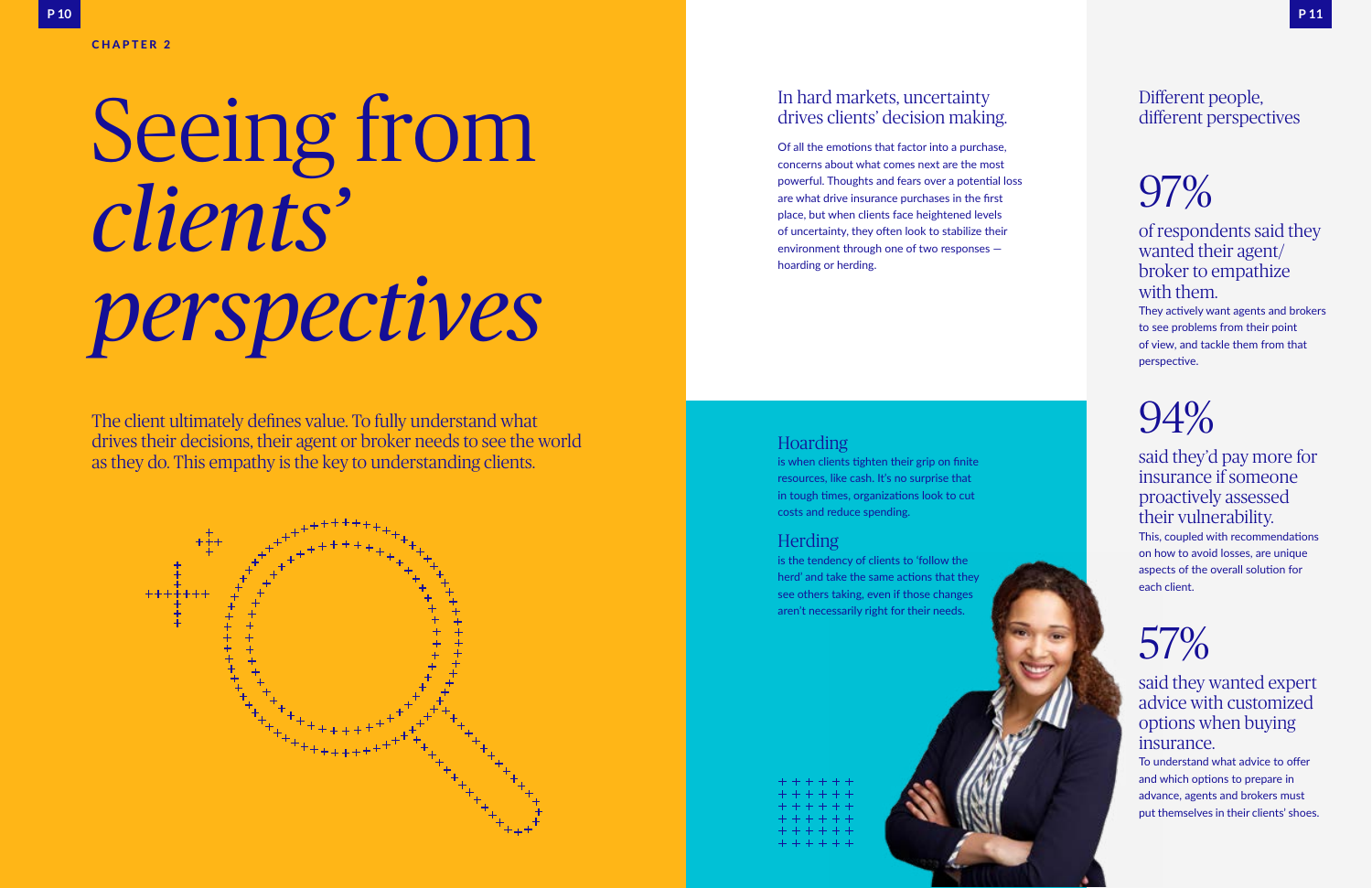One way to do this is by **stretching a client's time horizon with future-oriented questions.** These take the client out of the present moment and help to reduce the knee-jerk reactions of hoarding or herding. And because clients are more likely to focus on overall outcomes when considering the future, they'll be less concerned with what they must sacrifice right now.

#### Example 'time horizon' questions for clients:

#### Example 'self-discovery' questions for clients:

### In some cases, helping clients to 'self-discover' the risks they face can help — this involves asking questions that encourage them to think

more deeply about their complex and unique needs.

# Asking the right questions, *to develop the right solution*

- Beyond insurance, what do you need from us as your partner?
- What are your mission-critical issues, when growing your business?
- What would you expect from us throughout the claims process?
- What do you see as the main benefit of this type of solution?
- What are your thoughts on ongoing cyberthreats?
- What would the ideal insurance solution look like for your company?
- What are the most important assets to you and your family?

- How would an unexpected loss in the future impact your growth plans?
- What's important to you when selecting a long-term insurance partner?
- Which poses a greater risk, investing in this solution, or possibly not having the opportunity to achieve your business goals should an unexpected loss arise?
- How are you and your family preparing for a potential, unexpected loss in the future?
- 
- Financial pressures  $-$  either due to market struggles or expansions
- A sense of urgency or concern about a lack of coverage • A lack of substitute insurance solutions or alternative providers • Bad experiences with (or bad reputations of) previous and competing providers • Unique problems or needs which other providers may not understand
- 
- 
- The need for a seamless transition, and a willingness to renew or purchase

Then, **enlarge the conversation beyond price by asking bigger questions.** When insurance is commoditized, many clients become convinced that there's nothing unique about their needs. Which means that any one-size-fits-all solution will work. This thinking naturally focuses conversations on price. Instead, draw out the complexity of client's needs, and make them aware of the value of insights and solutions.

Lastly, taking the focus off price and **positioning a solution as an answer to the pressures clients**  face is a useful sales tactic. When a client is more aware of these other considerations, they'll focu less on price.

| g         | And on the other side of the coin, if agents and   |
|-----------|----------------------------------------------------|
|           | brokers focus more on the pressures they're        |
| re        | facing, they may offer a cheaper insurance option, |
| <b>JS</b> | instead of what's necessarily best for the client. |

These are just a few examples, and pressure points can take many forms. The better an agent or broker understands their client, the easier it will be to tailor a value-added solution to support them.

#### Example pressure points:

 $+ + + + + + +$ 

When combined with a thorough understanding of what a client values, knowing what they want, need, and are concerned about, can make it easier to not only provide the right solution for today, but also the right solution for the future.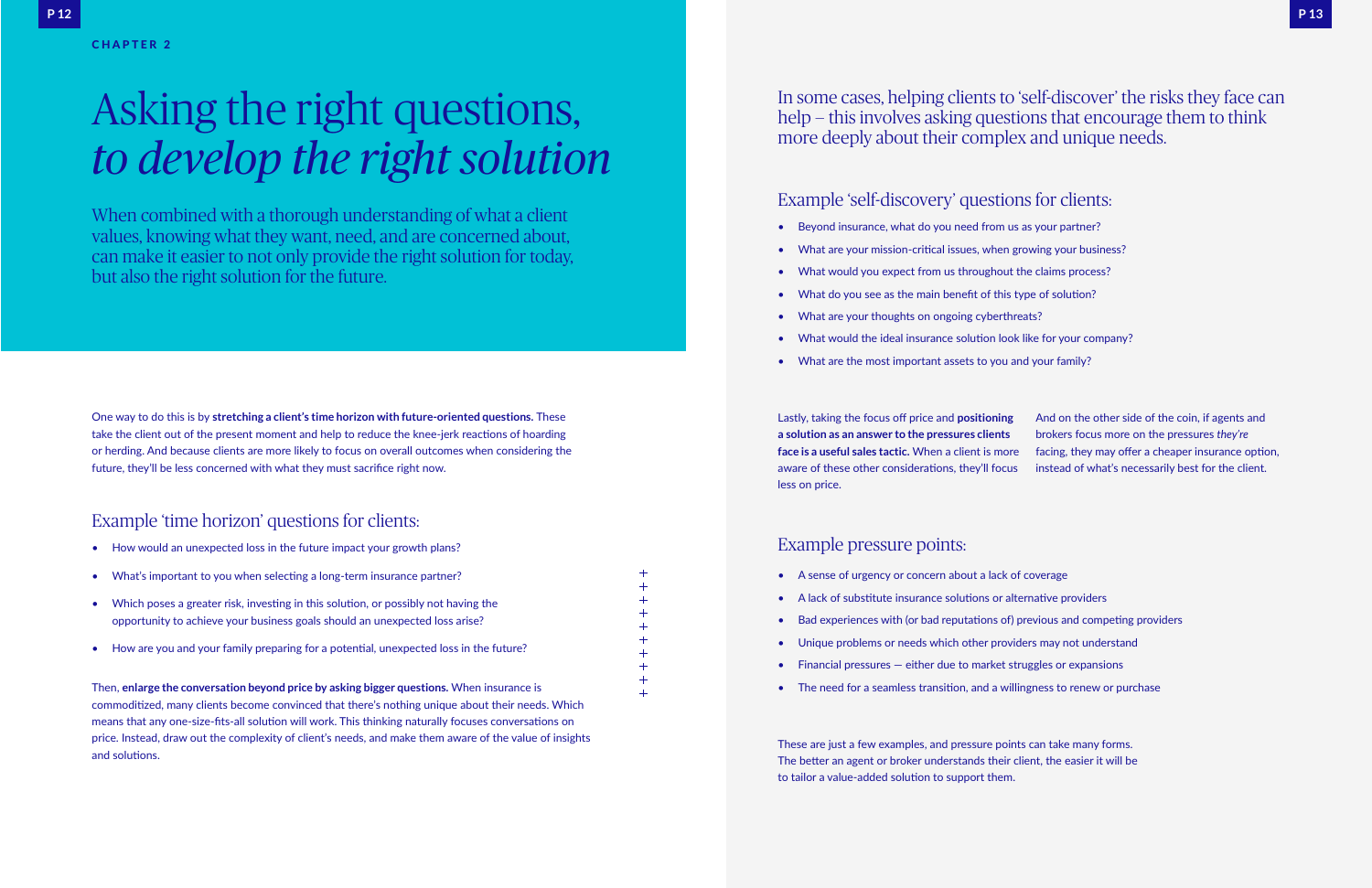#### Support

The message should strike a supportive tone in uncertain times, to ensure clients know that that their agent or broker is there for them.

#### Flexibility

Rigid policies and procedures don't play well in tough environments. Clients expect agents and brokers to make exceptions and do business on their terms.

#### **Experience**

Clients want to partner with companies that have seen it all before. So, agents and brokers should emphasize personal experience and their firm's longevity.

| + + + + + + |
|-------------|
| + + + + + + |
| + + + + + + |
| + + + + + + |
| + + + + + + |
| + + + + + + |

They want reassurance  $-$  presenting in the right way, with the right messages, can help to meet their needs when they feel less sure of the future.

Especially during uncertain times, it's critical to communicate the right message with the right tone, because above all, clients are looking for support, flexibility, and experience.

#### Getting the most out of client conversations



of respondents were somewhat or very confident that agents and brokers can help during uncertain times.

### Nearly 100%

of businesses want to hear about better insurance solutions during a crisis.

Proactively preparing enhanced solutions to offer clients could help agent and brokers appear more valuable in their clients' eyes.

## 87%

of respondents said they would be willing to give up some protection to save money during a crisis.

Agents and brokers need to be flexible during uncertain times and consider what clients should prioritize — and how to support cost-saving efforts in a way that's reasonable and practical.

# Presenting *with purpose*

Presenting insurance solutions to clients in a way that excites and engages them is an everyday activity for agents and brokers. But approaching these meetings through the lens of value-added selling reveals that there's room for an even more persuasive presentation.

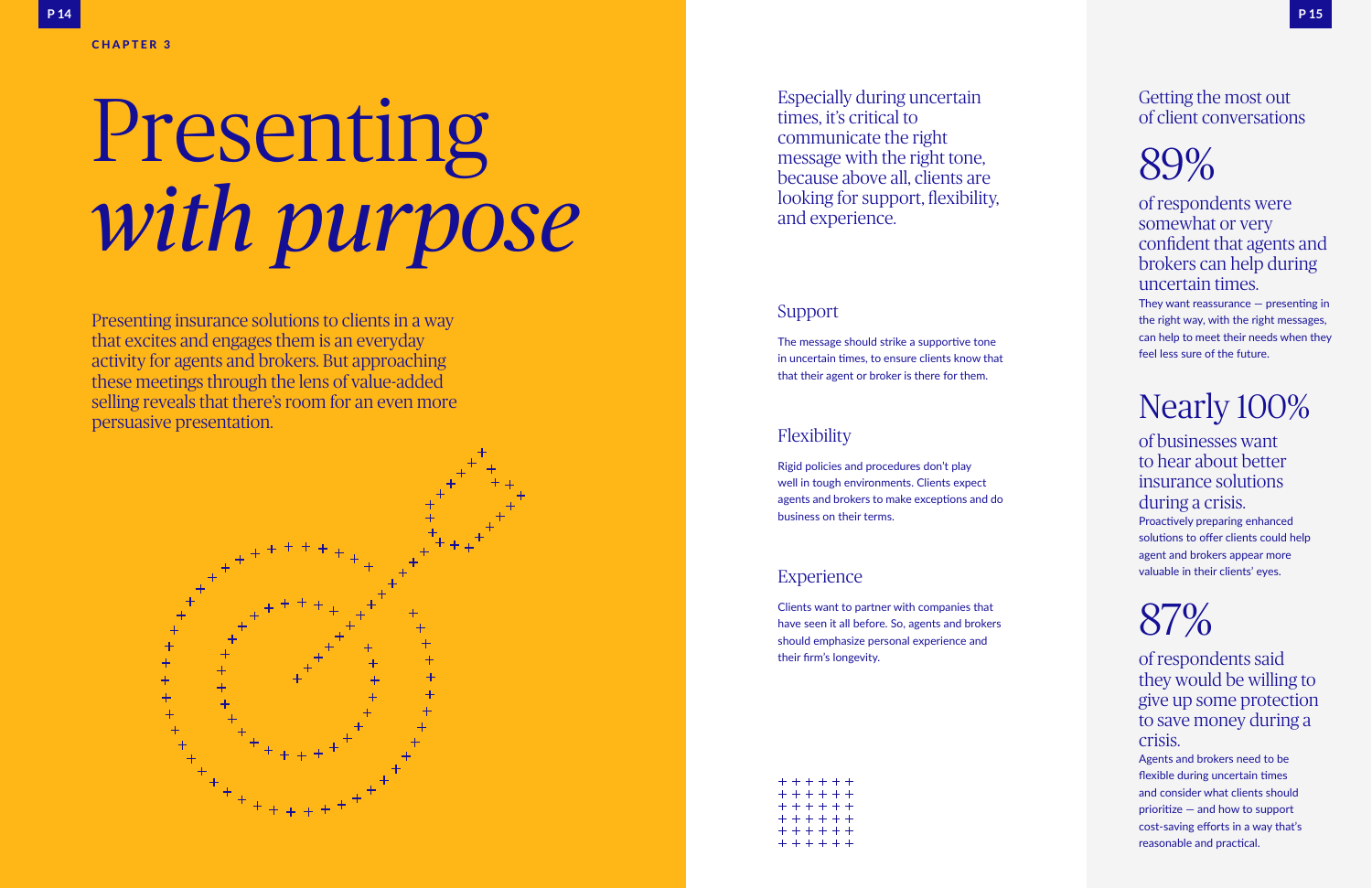# Crafting messages that are *compelling and compassionate*

The 'tough-times proposition' can act as a helpful template for framing messages at a time when clients are tempted to put things on pause, hoard resources, or cling to the status quo.



- **• Identify the outcome:** The outcome is the tangible result the client receives from experiencing the value-added solution. That could include peace of mind, greater profitability, improved cash flow, or risk mitigation. Ask: How will solving those problems affect my clients?
- **• Establish urgency:** Urgency is a critical element of the tough-times proposition. Because clients are tempted to pause during tough times, agents and brokers must share a compelling reason for the client to find an alternative **now**. Ask: Why does my client need my solution, right now?

**• Articulate the problem:** To compel the client to act, first identify the problem that they're experiencing. Because when there's a problem, there's an opportunity to create value.

Ask: What common problems are my clients experiencing?

#### What is the "tough-times proposition" and how does it work:

Another powerful presentation technique is to draw parallels with other areas of a client's business to personalize the message. This simplifies the decisionmaking process, because we all use past experiences to help contextualize the decisions we face.

By placing previous decisions (and their positive or negative outcomes) in relation to the decision a client needs to make, it'll be that much easier for them to see the value of investing in the right solution — or the dangers of not doing so.

A good starting point for identifying these previous decisions is by asking: "how has my client already bought into this concept in other areas of their business?" By identifying that precedent, agents and brokers can then draw a connection between that, and their new solution.

#### Here's how this could break down for a client that's already investing in risk mitigation:

- **• What is the fundamental concept?**  Mitigation of risk to protect the client's business.
- **• How has the client already bought into this concept?** With security systems, safety protocols and various audits.
- **• What is the link between this solution and the client's previous decision?**  Insurance is another layer of protection that comes into play when others fail in addressing the same fundamental concept.

This process is called 'value alignment', and it's all about ensuring that each solution matches up with a client's definition of value. That definition may include a quick response, great claims experience, ongoing support, maximum protection, or a partner with the right reputation.

There are too many brokers and agents just selling a policy or product. Which opens the door to too much competition and to a premium-based discussion. Instead, focus on selling a bigger package, to suit clients' wider needs.

A presentation should also highlight the three dimensions of value (the product, the agency/brokerage, and the agent/broker), and explain how each of these contributes to a tailored solution, in a way that resonates with the specific client contact.

#### CHAPTER 3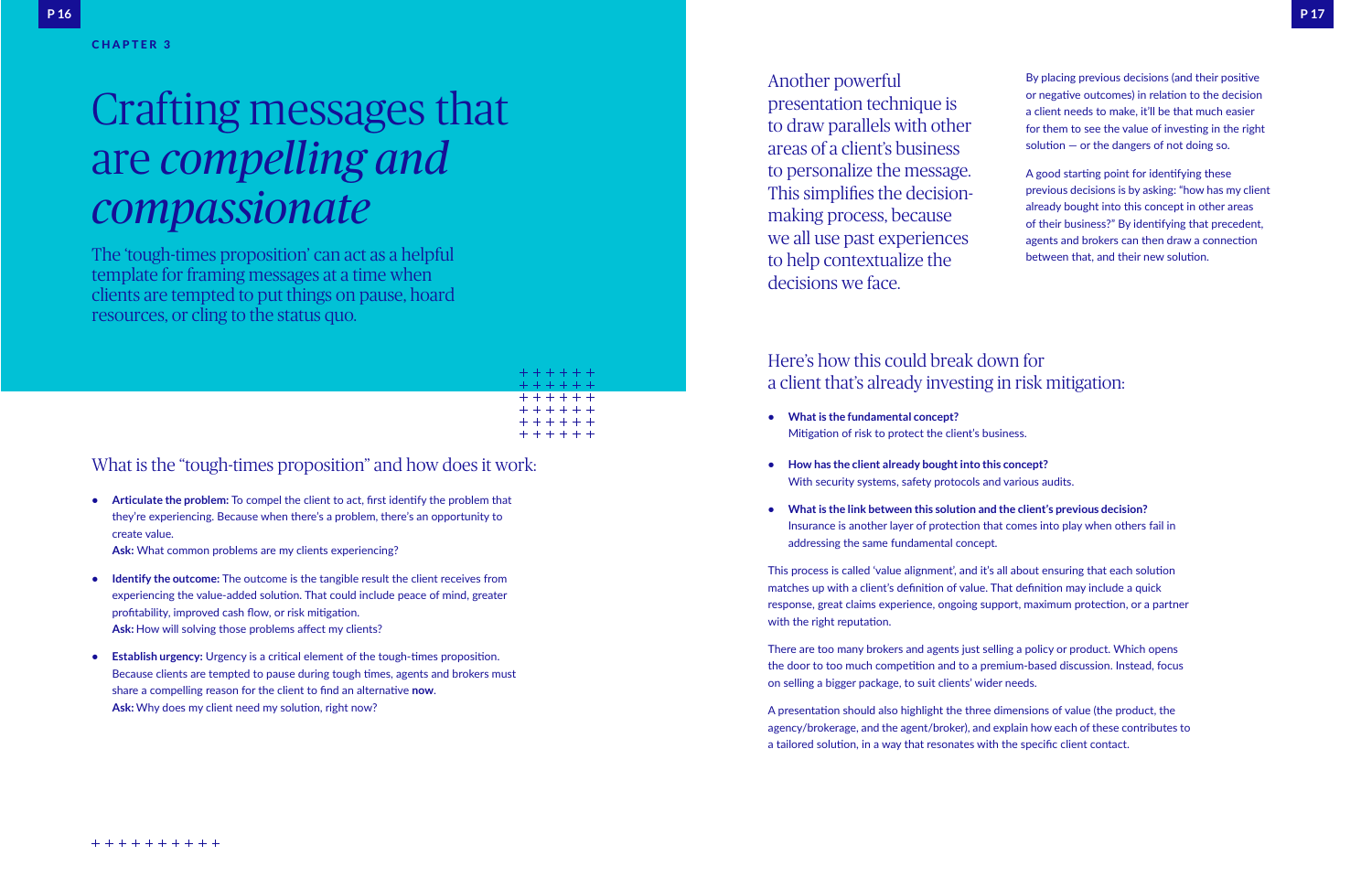And at a basic level, when asking a client to pay more for coverage than they used to, any agent or broker needs to enter the conversation with reminders of the value they deliver. Especially if that client hasn't had to make a claim, and therefore hasn't experienced the full value of their insurance solution.

| + + + + + +   |
|---------------|
| + + + + + +   |
| + + + + + +   |
| + + + + + +   |
| + + + + + +   |
| $+ + + + + +$ |

respondents don't remember the name of their agent or broker without checking.

This is particularly important with existing clients especially when it's time to talk to them about premium increases. In a hard market where clients are already questioning the value of their policy, these conversations are even more difficult than normal.

#### Don't leave room for competitors

### Nearly Half

of all respondents would be willing to meet other agents/brokers after a premium increase. So agents and brokers really need to emphasize the value they bring to the relationship — to set themselves apart from the competition.

# 1 in 5

Agents and brokers need to work hard to stay in touch and keep themselves in their clients' minds.

## 98%

of businesses wanted their agent or broker to help protect their business before a crisis occurs. Offer proactive advice and recommend new solutions to stay ahead of potential future risks.

# Thinking beyond *the sale*

CHAPTER 4

The last component of value-added selling in uncertain times is that when selling insurance, agents and brokers need to make sure they get credit for the solutions they deliver, and the impact that they provide for their clients.

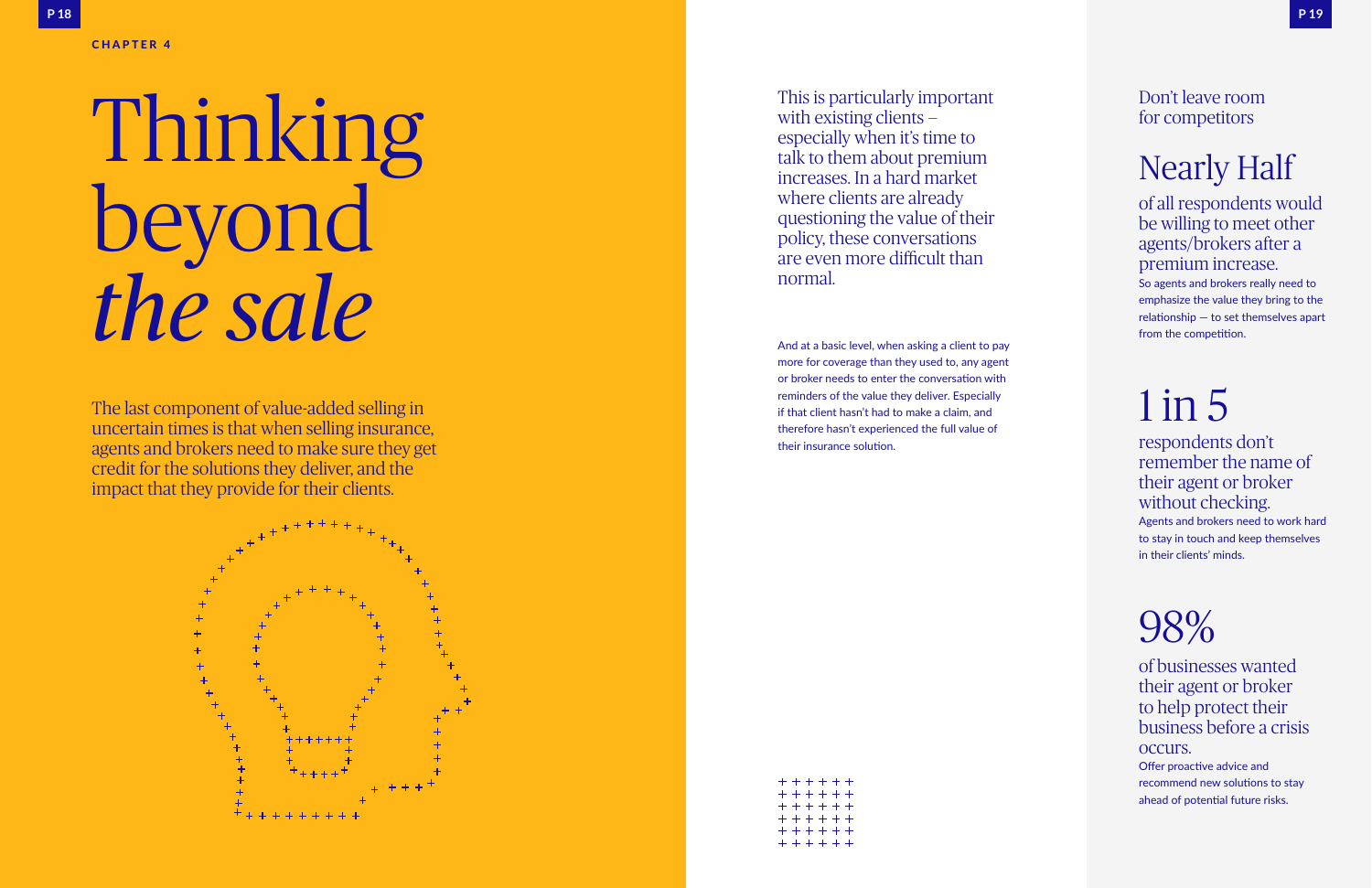- Sending regular 'thank you' letters subtly highlighting past positive experiences.
- Keeping clients up to date with the latest information on reducing risk, in all its forms.
- Sharing content that highlights value the client doesn't always see for example, recent claim examples and case studies.
- Circulating testimonials from other clients that highlight value. Or asking for testimonials which will encourage clients to think about the value of their solution as they prepare.

#### This is called value reinforcement, and can take many forms, including:

# Placing value *front and center*

As much as people don't take notice of the air they breathe, most clients are unaware of the value they receive after an initial sale. So, agents and brokers need to consistently remind clients of the value they provide.



'Value reminding' is another example of value reinforcement. This is when an agent or broker positively and subtly 'brags' about the value they deliver, but with an emphasis on how that value impacted or relates to the client. For example, if a brokerage received an award for client satisfaction, they'd be wise to share that news with their clients, while thanking them for their business.

Business reviews or value audits are two other great ways to reinforce value with clients. Most clients will forget about all the little things their agent or broker does for them throughout the year, and these formal or informal reviews are a chance to re-surface all the benefits provided to a client (be it Cost, Utility, or Impact from the value formula), to help take the focus off price and zero in on the outcomes and deliverables.

Plus, regular reviews are great opportunities to reassess clients' insurance needs, and potentially offer them new policies or packages.

#### Value reinforcement in practice

Ninety (90) days before a premium or rate increase is generally a good time to initiate value reinforcement communications. This will allow time to build enough positivity from clients to justify a potential premium increase or change in policy terms. When it comes time to communicate the policy changes, it's important to:

- Provide clients with notice in advance and explain the reason for the adjustment.
- Offer different options or a more comprehensive package.
- Discuss additional cost-saving options and ideas to mitigate risk.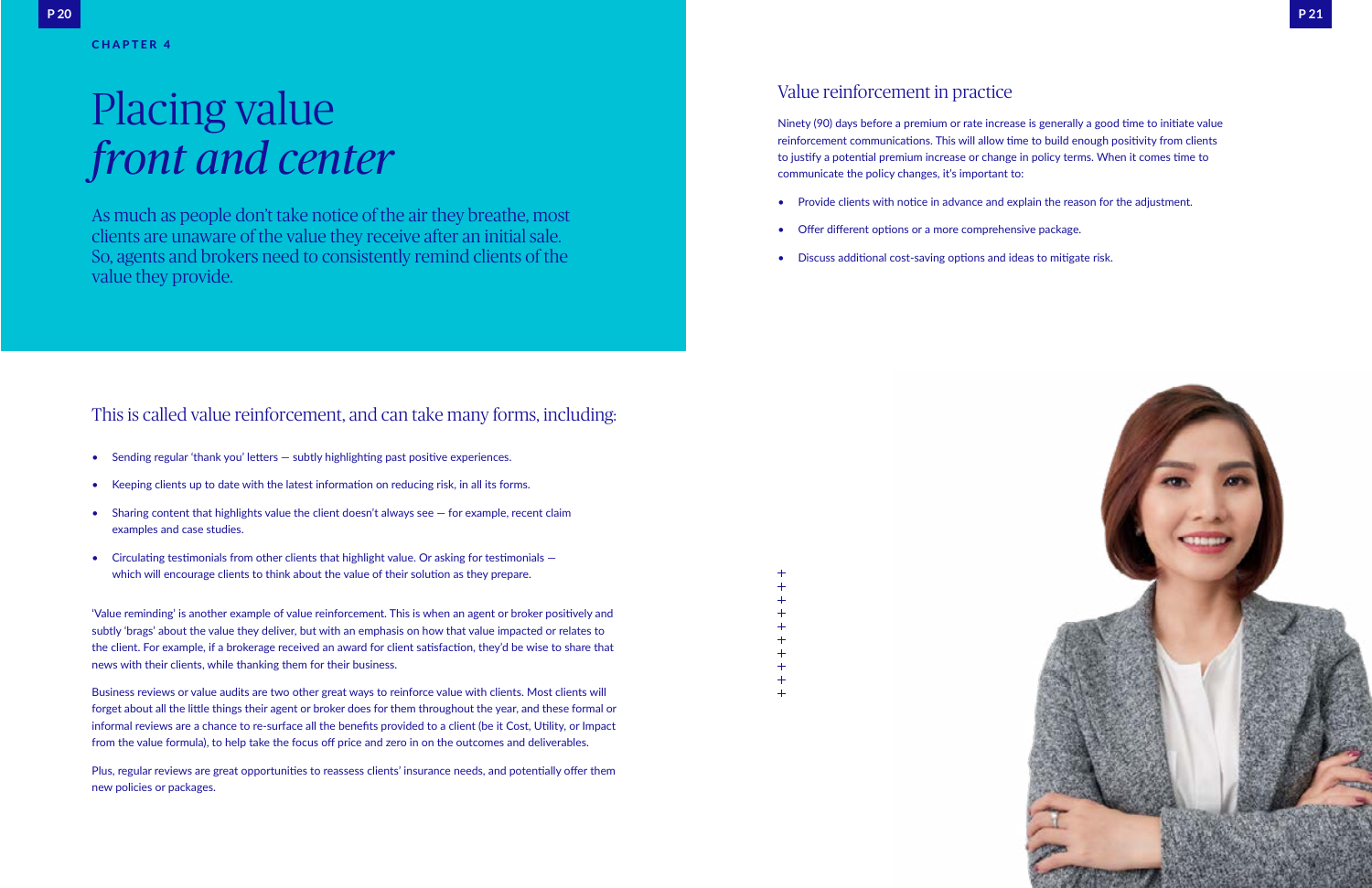# Putting it *all together*

By leveraging the value-added selling techniques outlined in this report, and using the findings from our global survey to better understand clients, we are hopeful that agents and brokers will be able to sell more valuable insurance solutions which are worth investing in  $-$  particularly in uncertain times.



Agents and brokers make up a significant part of the value that each solution provides. And now more than ever, it's crucial that they lean into that value, and use it to make themselves — and what they offer — a clear benefit that clients won't want to do without.

Ultimately, while uncertainty makes it challenging to attract and retain clients, entering sales processes with empathy and a valueadded approach can also lead to new opportunities, and strengthen existing relationships.

# About the research

During 2021, Chubb commissioned a global survey asking business decision-makers and consumers about their views, attitudes and priorities in uncertain times.

2,250 business decision-makers in small to midsized businesses across multiple industries and 1,000 consumers based in 15 major markets around the world participated in this survey. All statistics cited in this document are taken from the global results of this survey, so are not specific to an individual country or region.

**P 23**

#### Countries/Regions surveyed

| Argentina        | Italy                 |
|------------------|-----------------------|
| Australia        | Malaysia              |
| Brazil           | Mexico                |
| Canada           | <b>Singapore</b>      |
| Colombia         | Spain                 |
| <b>France</b>    | <b>United Kingdom</b> |
| Hong Kong        | <b>United States</b>  |
| <b>Indonesia</b> |                       |